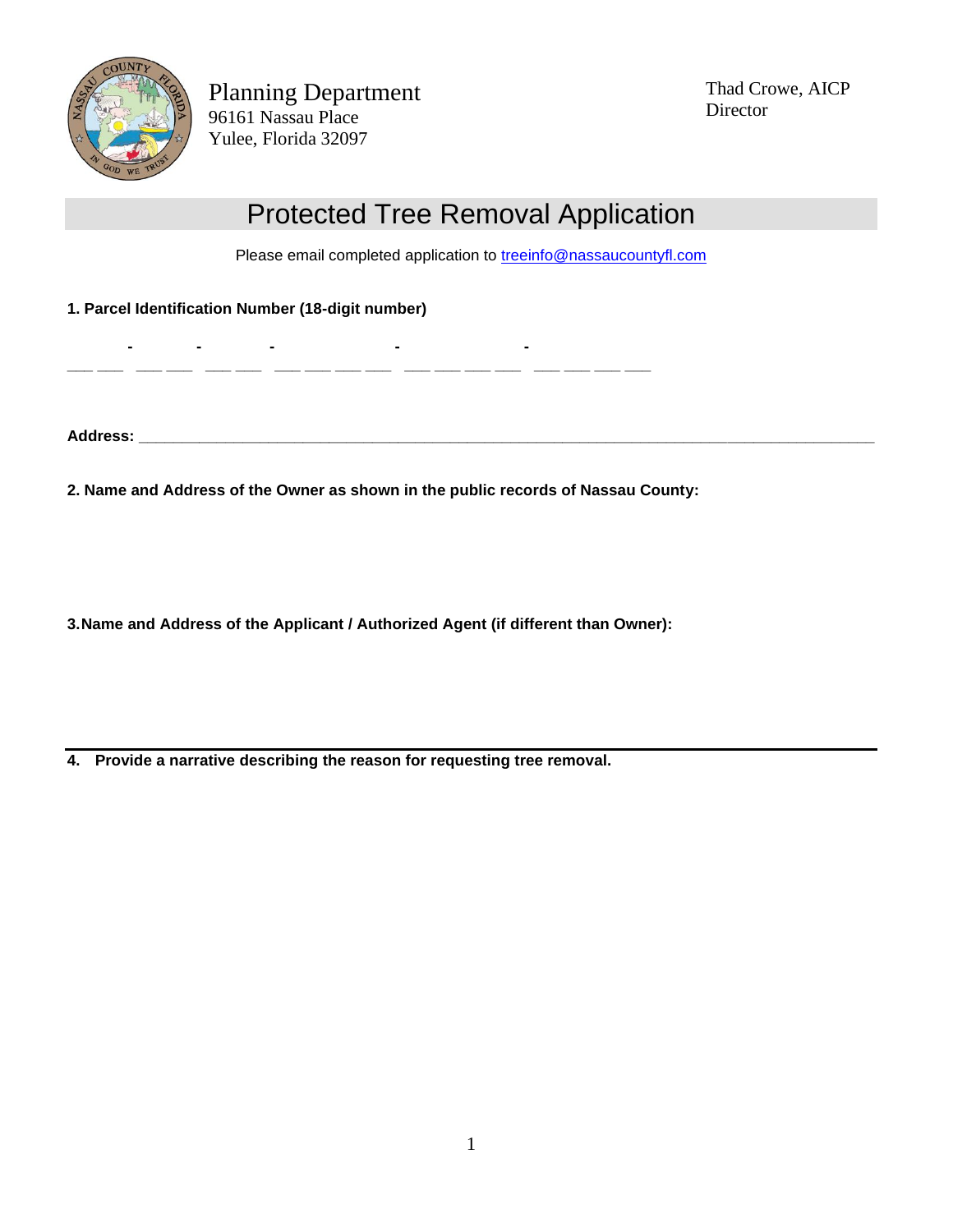- **5. All applicants must provide a tree protection and replacement plan that includes the required information found in Section 37.02.G.3 of the Land Development Code. If the request includes the removal of more than three (3) trees, the plan must be prepared and signed by an ISA-certified arborist.**
- **6. Provide multiple photos of the tree(s) from different vantage points and identify any concerns (proximity to house, structural defect, etc.) for the request.**

**Signature of Owner:**

**Signature of Applicant / Authorized Agent (if different than Owner):**

**Telephone:**

**Email: \_\_\_\_\_\_\_\_\_\_\_\_\_\_\_\_\_\_\_\_\_\_\_\_\_\_\_\_\_\_\_\_\_\_\_\_\_\_\_\_\_\_\_\_\_\_**

**(PLEASE NOTE: If applicant is not the owner, this application must be accompanied by a completed and notarized** *Owner's Authorization for Agent* **form - see page 3)**